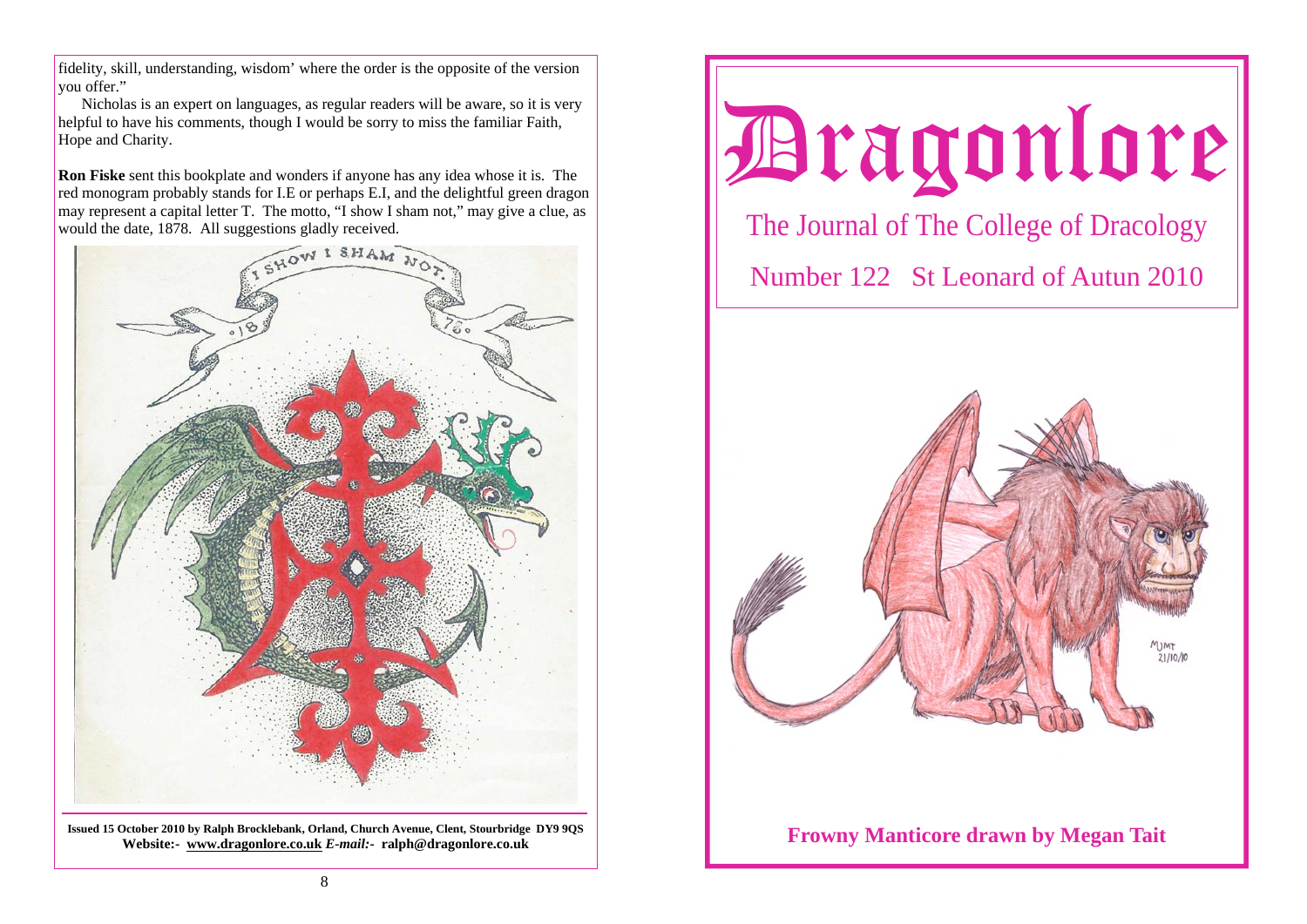

 **The College of Dracology for the Study of Fabulous Beasts** 



*Welcome to Tony Hilton, who found us on the website.*

Our issue No 38 was dedicated to St Leonard, whose feast day falls on 6 November, but that was St Leonard of Nobloc, and today, 15 October, we celebrate St Leonard of Autun, though apart from the date of his feast day, little seems to be known about him apart from the fact that he was crucified at Autun around 576 AD.

The picture on the cover was sent in by one of our talented members, whose drawing of an imaginary monster's head was shown in No 89. We first became aware of her interest in monsters when she wrote a letter to the Scottish press deriding the use of the word "dragonology" and maintaining that Dracology was the correct term, so we invited her to join the College. Her interpretation of the Manticore, with wings, is most original, and we look forward to seeing other products of her imagination.

# **FABULOUS CREATURES IN NORTHERN EUROPE**

**Adrian Overhaag** went looking for monsters in Brugge, and at first finding none, he sat down on a bench to rest and then suddenly noticed what he was sitting on (*below*).



# **CORRESPONDENCE**

**David Bowyer** has sent some more Hagar the Horrible cartoon strips:-



**Dugald Steer** has written to confirm that he did not write "Oceanology" nor "Vampirology" as he has been concentrating on fiction (*see No 114*) but that he is at work on "Alienology" which is due to appear before too long. Should be fun!

**Nicholas Williams** admired the Firebirds on No 120, but has some comments on the motto, as follows:- "You say that the Hebrew motto means Knowledge, Understanding, Wisdom, Faith, Hope, Charity. The artist was not familiar with the Hebrew alphabet, I think, and his letters are very difficult to make out. It seems also that he may have omitted the letter *he* at the end of the fourth word, because the next item begins with *he* (haplography). Hebrew reads from right to left and the six words from right to left are unpointed, i.e., are written without vowels. I read them as:

> *tsdkh* pronounced *tsedaha* 'righteousness' *tqwh* pronounced *tiqva* 'hope' *muvnh* pronounced *amuna* 'fidelity, honesty' *yd'[h]* pronounced *yedia* 'knowledge' *hbnh* pronounced *hevana* 'understanding' *hkhmh* pronounced *hokhma* 'wisdom'

I should therefore prefer to translate the motto as follows; 'Righteousness, hope,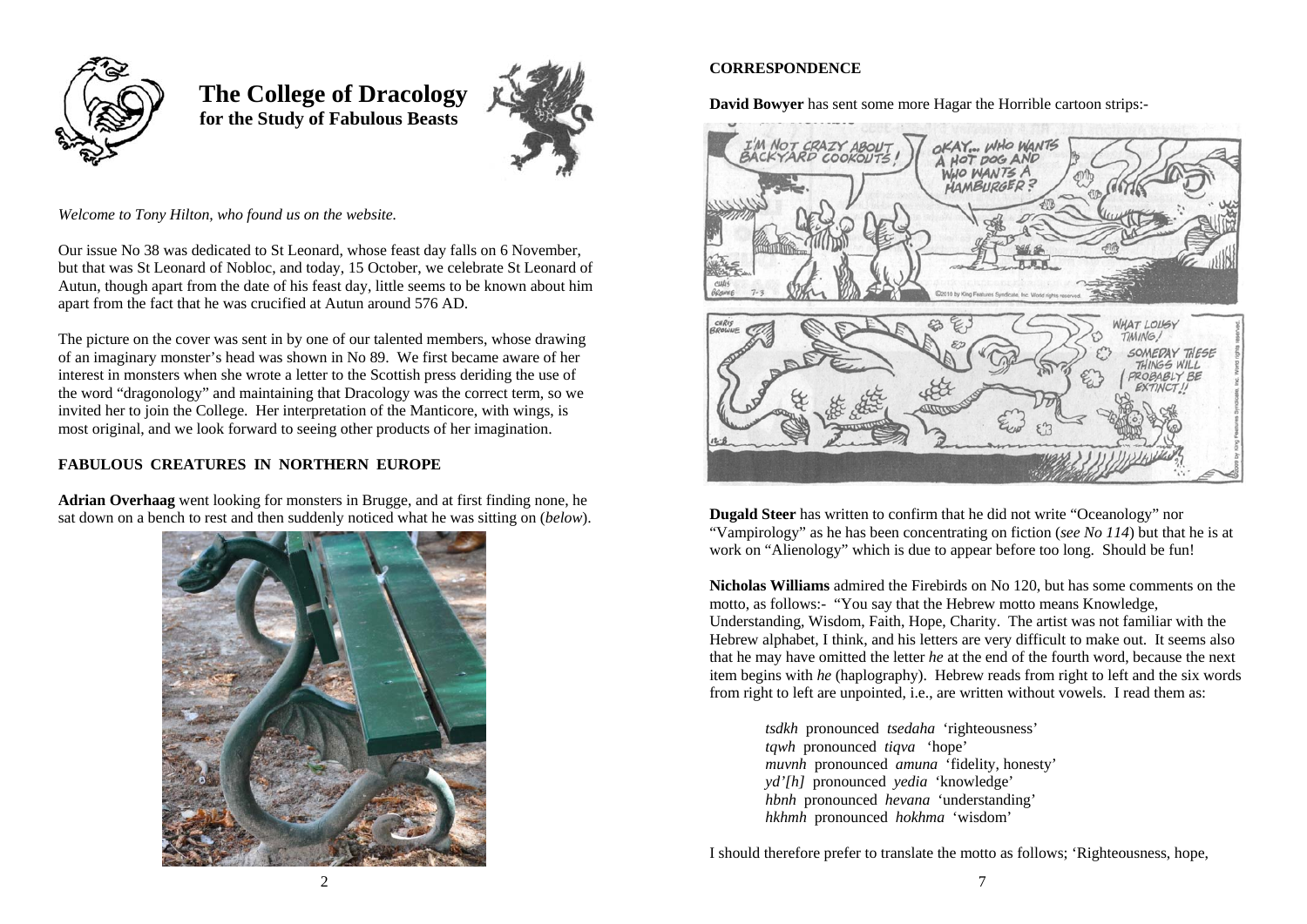### **JOURNAL SCAN**

**The Heraldry Gazette** No 117, September 2010, has another selection of French Civic Dragonlore, namely Villeurbann's sea-snake (?), Tarascon's Tarasque and Romorantin's Salamanders; otherwise only the Heraldry Society's black Unicorn supporters appear.



**The Norfolk Standard** Third Series, Volume 3, part 7, pp 549-568 (September 2010) has a notice for Norwich's forthcoming Dragon Festival with a cute Disneyfied Dragon, an embroidered Sagittary, the Griffin on the Crosby Garrett helmet that we showed in our last number, a carved Yale bench-end from King's Lynn and Philippa Sims' embroidered Griffin and Unicorn, now in colour (*see No 117*) - but why all the rigmarole of numbering the issue? Surely simple serial numbers would meet the need?

**Hogtown Heraldry** Vol 23, Nos 1-2, Spring-Summer 2010, now all in colour (but very small) shows the curious winged sea-caribou supporters on the arms of the Federal Court of Canada and the splendid Griffins supporting the newly-granted arms of the Canada Border Services Agency. The Toronto Branch of the Royal Heraldry Society of Canada is to be congratulated on making their Journal so attractive, but could they not afford to make it somewhat larger? And use straightforward serial numbering?

**The BC/Yukon Blazon**, Vol. 5 No. 1 Issue 9, Spring / Summer 2010, has an article describing the new grant of arms to David Johnston, the new Governor General of Canada, together with pictures of the curiously differenced arms of his five daughters. There is also a delightful story "The Coming of the Dragomeleon" which was created by Laurie Patten in response to his grandson who wanted a picture of a dragon with all the colours of a chameleon, as he could not decide between red and green or any other colour. Carl Larsen has written up this little incident into a "True Heraldic Tale" in the style of a fairy story. The Dragomeleon itself will have to wait for another edition of Dragonlore.

Later, Adrian was visiting Bayeux and after seeing all the monsters in the margins of the famous tapestry, went into the cathedral and found some more:-



#### **BRIGHTWELL'S DRAGONS**

We have received the following contribution from Tony Linton:-

"Over fifty tears ago I read in my school library a book about heraldry. Having forgotten the author or the title, a vignette of a smug dragon chomping on a knight stuck in my memory. Recently in a bookseller's list I saw the title *Tabard and Shield*, which rang a bell, and I purchased it. The book, by Gladys Davidson, is a primer of heraldry published for the coronation of 1937, and illustrated by L.R.Brightwell. It contains not only my fondly remembered dragon, but also three other vignettes of